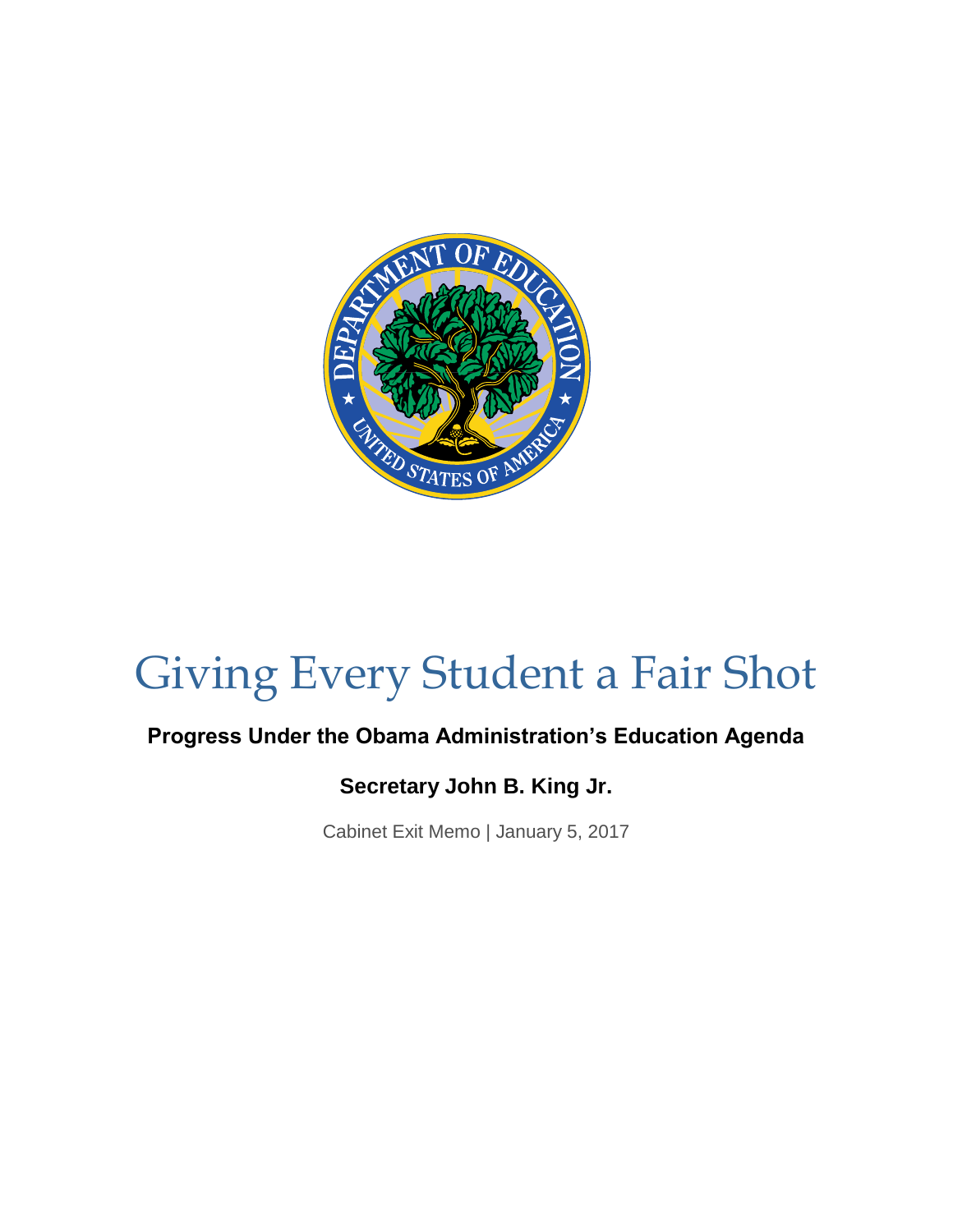*"Our commitment to [our children's] education means giving them the knowledge they need to thrive and lead.* … The future belongs to the nation that best educates its people. If we continue building *on the progress we've made … I'm confident we will continue to be that nation."* 

– President Barack Obama, May 3, 2016

## Education's Promise

As the parent of two school-aged children and a former high school social studies teacher and middle school principal, I have seen the difference that a quality education makes in unlocking the vast potential of every child. And as U.S. Secretary of Education, I understand that education is critical to expanding opportunity, growing a thriving national economy, and ensuring American leadership in the 21<sup>st</sup> century and beyond. Education also is vital for preparing all our people for lives of engaged citizenship.

The mission of the U.S. Department of Education is to promote educational excellence and help all students—regardless of their race, religion, income level, sex, first language, ability status, or any other demographic factor—have equal access to educational opportunity.

I would like to share with you the great progress our nation has made in spurring systemic reform and promoting innovation across America's education system—from preschool through college—over the last eight years, and highlight critical areas where we must build on promising practices and success. But first, it's important to set this progress in context.

When President Barack Obama entered office in 2009, the nation was in the midst of a severe economic crisis. A set of key policies and investments, beginning with the American Recovery and Reinvestment Act, helped to get Americans back to work and secure the nation's long-term prosperity.

The President understood that education must be one of those investments, and the Recovery Act helped jumpstart efforts to better serve all students, especially the most disadvantaged; make college more affordable; and save hundreds of thousands of teacher and education jobs. The Recovery Act helped lay the foundation for ambitious education reform, and over the last eight years, the Department of Education has supported states in their work to hold all students to high standards, build data systems that better track student growth, turn around struggling schools, lift up educators, and embrace innovation in teaching and learning. Today—due to these efforts and the commitment of educators, state and local leaders, communities, families, and students—the nation's education system is stronger and better able to support the success of every learner.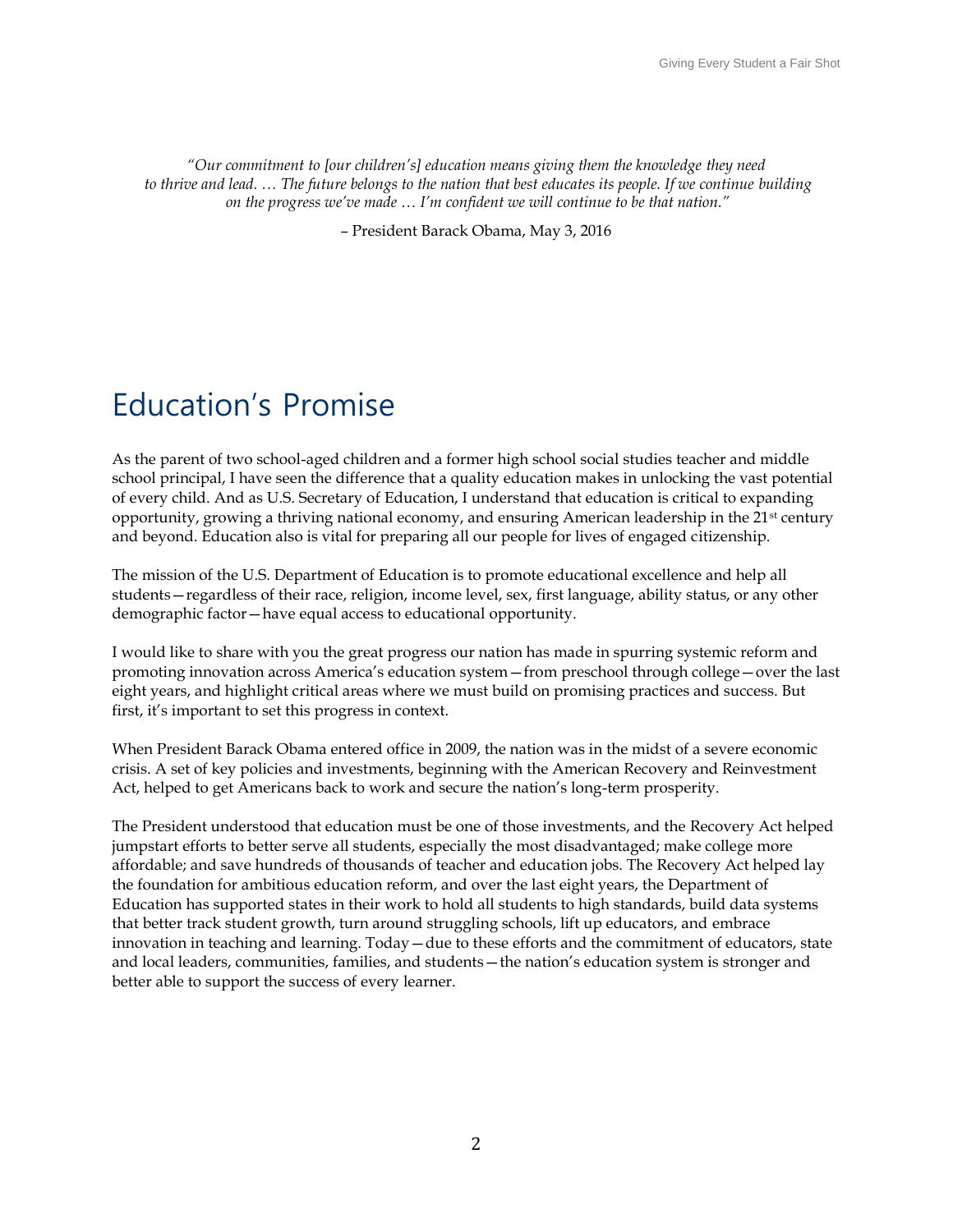# Notable Progress in Education From Preschool through College

President Obama came into office with a strong vision for improving education to advance all students' opportunity and success. Elements of that vision included expanding access to quality preschool, raising graduation rates, and taking actions to help all students achieve to high standards. It also included promoting quality instruction; measuring student achievement so schools and families would know if students were succeeding; supporting great educators, especially for our highest-needs students; improving students' access to technologies that can personalize learning; and increasing college accessibility, affordability, and completion.

I am proud to say that the country has made significant progress toward that vision.

#### **Greater Access to Preschool and More High School Graduates**

Investments by the Department of Education and states have created unprecedented access to quality preschool. From 2009 to 2015, 31 states increased the percentage of four-year-olds enrolled in statefunded preschool. And, efforts from both the Departments of Education and Health and Human Services have focused new attention on the importance of the quality of early learning programs.

The nation's high school graduation rate has reached a record high, at just over 83 percent. Even as all groups of students have made progress, students of color, low-income students, English learners, and students with disabilities are closing gaps with their peers.

Dropout rates are at historic lows. In 2009, about 3 million young people between the ages of 16 and 24 did not have a high school credential; by 2014, that number had fallen by 17 percent to 2.5 million. In 2008, approximately 1,800 "dropout factories" produced a significant portion of students who dropped out of high school. By focusing resources and attention on these schools, the Administration helped states and communities reduce that number by nearly half.

#### **Higher Standards and Better Assessments**

Early in his Administration, President Obama expressed support for the state-led effort to revise and adopt higher academic standards that prepare all young people for success in college and careers. By 2016, 49 states and the District of Columbia had adopted and are implementing higher college- and career-ready expectations for student performance and are using improved assessments aligned with these expectations. The Obama Administration encouraged states' voluntary adoption of rigorous, state-developed standards through its first [Race to the Top](http://www2.ed.gov/programs/racetothetop/index.html) grant competition in 2009, along with a set of other policies designed to support all students, especially those with the greatest needs. Race to the Top also provided support for states to undertake meaningful and necessary reforms across their education systems to better align teaching and learning to these higher standards, including \$350 million for new assessments that are aligned to college- and career-ready expectations and that are suitable for measuring deeper learning and informing instruction.

#### **More Personalized Learning through Technology**

Recognizing the power of technology to transform learning, the President made connecting schools to high-speed broadband one of his priorities. That resulted in a five-year effort calle[d ConnectED,](https://www.whitehouse.gov/issues/education/k-12/connected) which aims to connect 99 percent of students to high-speed broadband by the year 2018. Today, 20 million more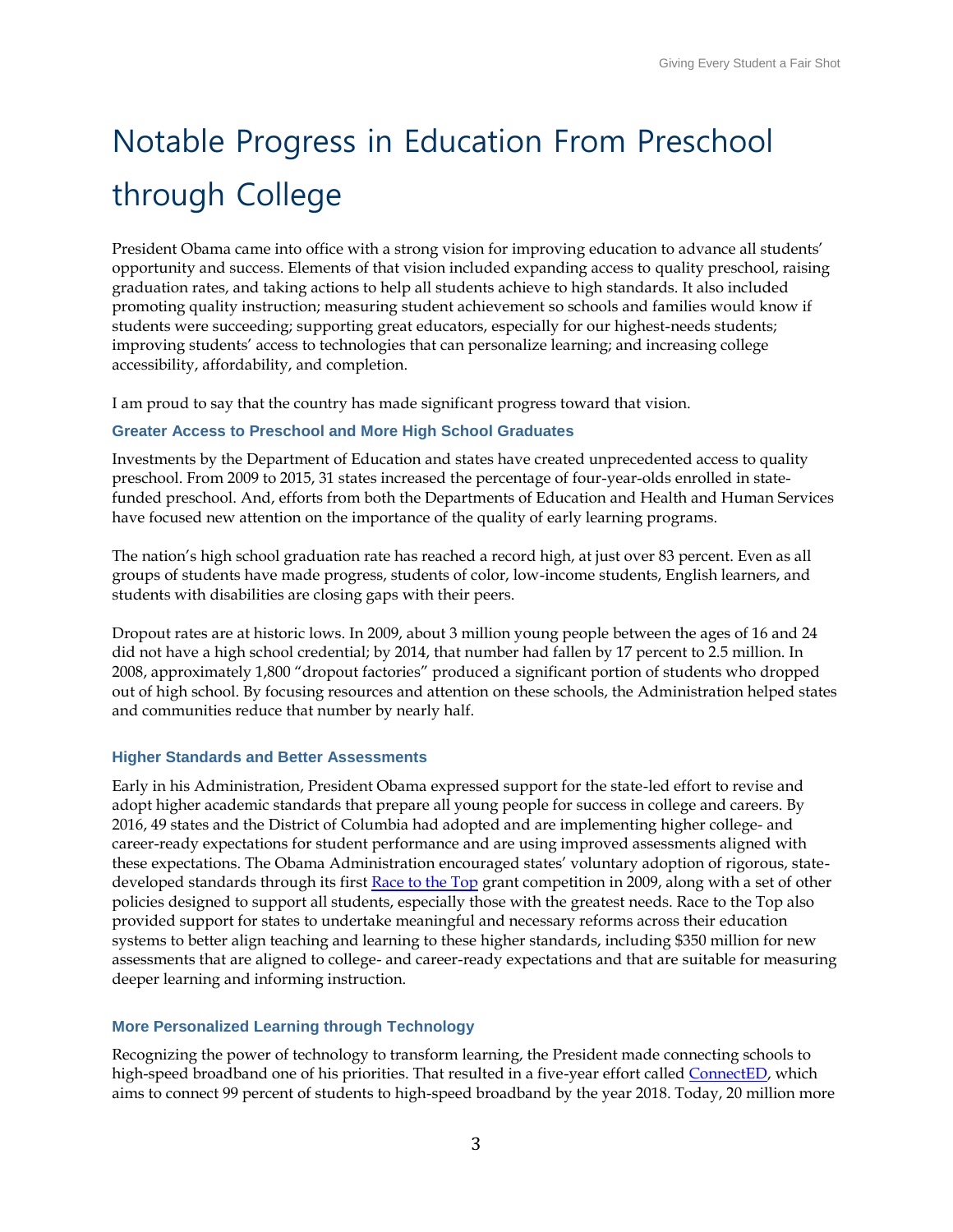students are connected and the nation is on track to meet the President's goal. In addition, through the Department's [Future Ready](http://futureready.org/) effort, 3,100 superintendents and 25 states have launched initiatives to make learning powered by technology a priority.

#### **Historic Investments in Higher Education**

The Administration also increased college affordability by making the largest investment in financial aid for higher education since the GI Bill was passed more than 70 years ago, increasing annual aid to students by more than \$50 billion and tax benefits by over \$12 billion, helping more students graduate from college than ever before.

#### *This progress was possible because of the collective efforts of students, educators, families, communities, and local leaders. Here are some of the ways the Department of Education supported their work:*

#### **[Early Learning](https://medium.com/giving-every-child-a-fair-shot/quality-preschool-providing-every-child-with-a-strong-start-1ca89ac1ef24#.fb5l1y3of)**

The Administration's [Race to the Top-Early Learning Challenge](http://www2.ed.gov/programs/racetothetop-earlylearningchallenge/index.html) supported more than 20 states in designing and implementing cohesive systems of early learning programs and services for children from birth to age five. Those states serve more than half of the nation's children with the highest needs.

For example, with the grant that Delaware received in 2012, the state has created a new state-level agency dedicated entirely to early learning, conducted more than 19,500 comprehensive student health screenings, and reached more than 33,000 parents and families to increase public awareness about the importance of quality early learning for young children.

When President Obama entered office, fewer than three-quarters of states offered state-funded preschool. That is why, in 2013, the President put forth the bold [Preschool for All](https://www.whitehouse.gov/issues/education/early-childhood) proposal to establish a federalstate partnership providing high-quality preschool for all four-year-olds from low- and moderate-income families. All but four states now offer preschool to young children.

The [Preschool Development Grants,](http://www2.ed.gov/programs/preschooldevelopmentgrants/index.html) jointly administered by the U.S. Departments of Education and Health and Human Services, have been a down payment on the President's vision, investing \$750 million to support quality early learning for nearly 100,000 children in 250 communities in 18 states in its first three years.

#### **[Opportunity and Success in Elementary and Secondary Schools](https://medium.com/giving-every-child-a-fair-shot/advancing-opportunity-and-success-in-elementary-and-secondary-schools-bd813be0046f#.2vew4n8jh)**

In 2009, the Elementary and Secondary Education Act of 1965—the nation's education law that No Child Left Behind (NCLB) reauthorized in 2001 — was two years overdue for an update and its requirements were becoming unsustainable. President Obama made the reform and revision of NCLB an early priority in his education agenda. In March 2010, the Administration laid out a blueprint for fixing the outdated law. After nearly two more years without reauthorization, the President instructed the Department to move forward a voluntary process to provide states with flexibility from NCLB's most burdensome provisions in exchange for a commitment to undertake more meaningful reforms to raise expectations and improve results across the education system.

In 2015, President Obama signed the bipartisan [Every Student Succeeds Act \(ESSA\),](http://www.ed.gov/essa) which embraces many of the Obama Administration's priorities and initiatives for early, elementary, and secondary education. These elements include a commitment to expanding early learning; college- and career-ready standards; accountability systems that better differentiate between schools based on multiple measures of success; evidence-based interventions targeted to schools and students most in need of help; and annual,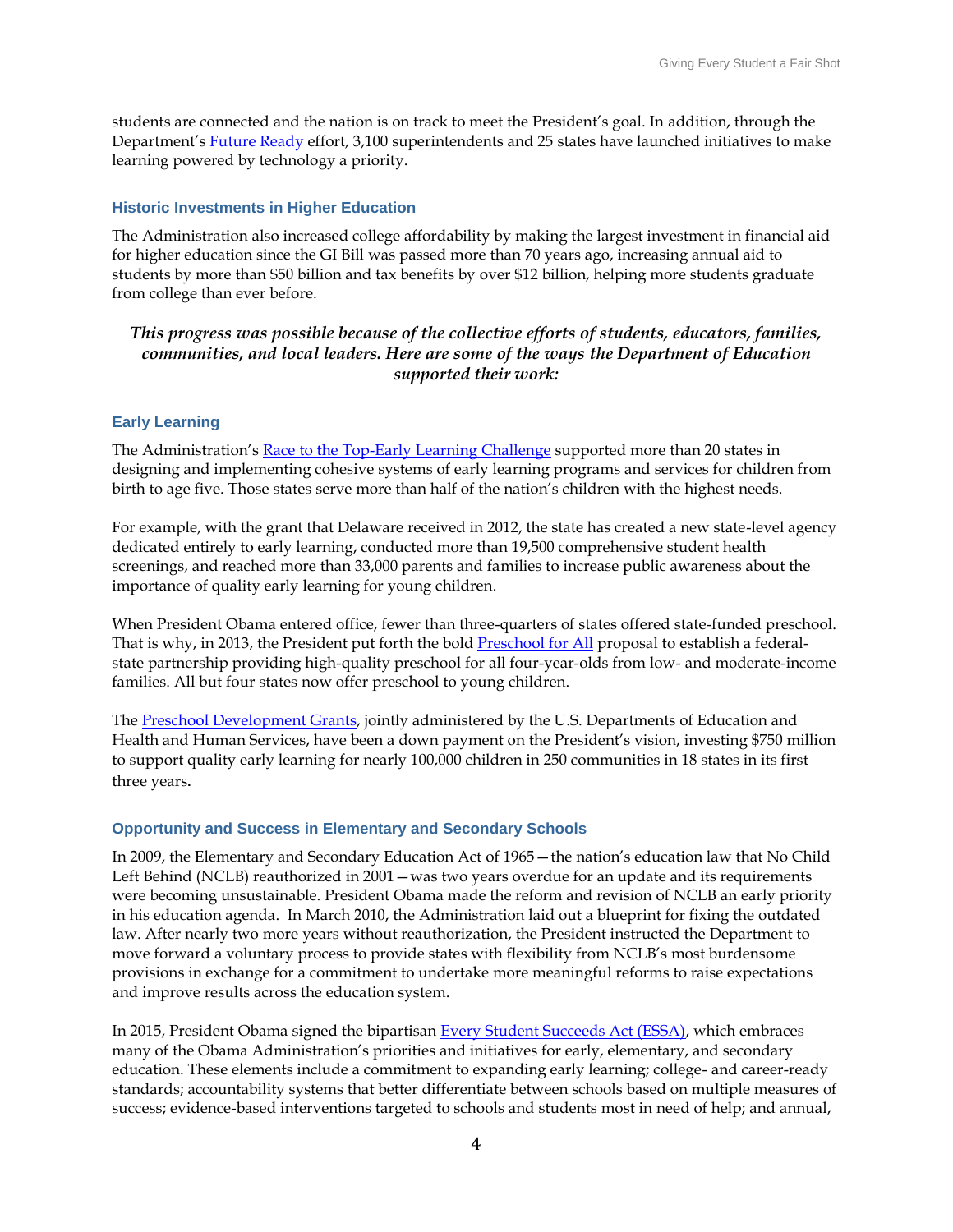statewide assessments that provide vital information on student progress, with concrete and transparent measures of access to opportunity for all students.

The law also includes a commitment to locally tailored systems for school improvement in states, with a focus on the lowest-performing schools, those with low graduation rates, and those where groups of students are furthest behind. The Department already has moved forward with resources to help states implement the law in a way that supports a well-rounded education for every student and builds upon the President's [Testing Action Plan.](http://www.ed.gov/news/press-releases/fact-sheet-testing-action-plan)

Importantly, ESSA reinforces the civil rights protections of the original 1965 law. It has a strong focus on underserved students—such as students of color, students from low-income families, Native-American students[, English learners,](http://www.ed.gov/news/press-releases/us-department-education-releases-guidance-english-learners) students with disabilities, [foster youth,](http://www.ed.gov/news/press-releases/us-departments-education-and-health-and-human-services-release-joint-guidance-foster-youth) [homeless students,](http://www.ed.gov/news/press-releases/education-department-releases-guidance-homeless-children-and-youth) and migrant and seasonal farmworker children—so all students receive a quality education that prepares them for college and careers.

#### **[Innovation and Evidence of What Works in Education](http://innovation.ed.gov/)**

One of the hallmarks of the Administration's approach to improving education has been its investments in innovation and its commitment to supporting interventions and approaches that are backed by evidence of success.

Eight years ago, federal grants were rarely awarded based on evidence of their likelihood to succeed. Today, dozens of Department-funded competitive grants prioritize research and evaluation as a condition for awards. That change started with the first-of-its-kind, [Investing in Innovation \(i3\)](http://www2.ed.gov/programs/innovation/index.html) program, which is reaching over 2 million students in all 50 states and the District of Columbia, through projects designed to improve literacy, support rural education, enhance science instruction, and more.

One [i3 grantee,](https://i3community.ed.gov/i3-profiles/382) Spurwink Services, Inc., has developed its Building Assets Reducing Risks (BARR) program over the last six years. The project is designed to provide teachers, school staff, and administrators with professional development and to restructure the ninth grade so students are served by teacher teams. As Spurwink built evidence of its effectiveness through its initial i3 funding, Spurwink received sequentially larger i3 grants, enabling the BARR program's expansion from one Minnesota high school to nine states across the country. Now, partner schools are seeing improved reading and math achievement, higher graduation and course passing rates, and decreases in student suspensions and absenteeism. The i3 program continues under ESSA as the Education Innovation Research (EIR) program.

In addition, the Department has encouraged states to focus on evidence of [student success in special](http://www2.ed.gov/about/offices/list/osers/osep/rda/index.html?exp=7)  [education.](http://www2.ed.gov/about/offices/list/osers/osep/rda/index.html?exp=7) And, through the [Race to the Top-District grant program](http://www2.ed.gov/programs/racetothetop-district/index.html) and President Obama's Next Generation High School's Initiative, the nation has seen more than \$850 billion in public and private investment toward the President's charge to use evidence of what works to redesign America's high schools; to better personalize learning; and to ensure that students are engaged in more meaningful, hands-on opportunities to prepare for their future.

The Department is continuing to add to the knowledge base in education by sharing results from promising programs, including [pilots](https://www.federalregister.gov/articles/2016/08/15/2016-19297/notice-inviting-postsecondary-educational-institutions-to-participate-in-experiments-under-the) that aim to, among other things, identify what works to expand [college opportunity and success for students from all backgrounds](http://www.ed.gov/news/press-releases/fact-sheet-expanding-college-access-through-dual-enrollment-pell-experiment.) and [second-chance efforts](http://www.ed.gov/news/press-releases/12000-incarcerated-students-enroll-postsecondary-educational-and-training-programs-through-education-departments-new-second-chance-pell-pilot-program) that help incarcerated individuals who have paid their debts to society turn around their lives through postsecondary education. The [First in the World](http://www2.ed.gov/programs/fitw/index.html) program also is contributing to our understanding of research-backed practices that can accelerate and improve college access, affordability, and completion.

#### **[Support for Educators and the Teaching Profession](https://medium.com/giving-every-child-a-fair-shot/elevating-the-teaching-profession-and-supporting-educators-nationwide-e7ce7d93713e#.d6b5om5sv)**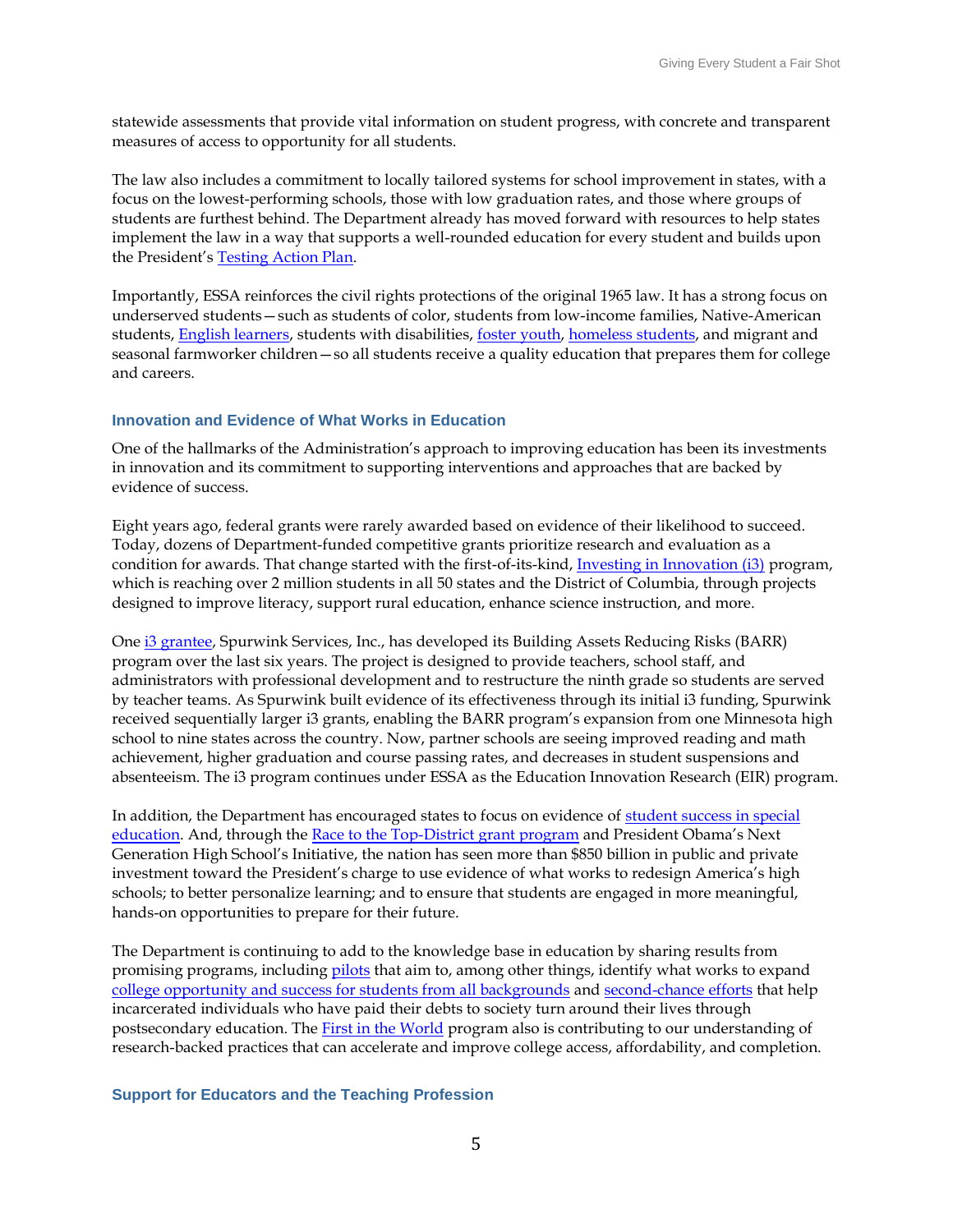As a student, the son of lifelong New York City public school educators, a former social studies teacher and middle school principal, and now as Secretary of Education, I understand the power teachers have to make a difference in students' lives. So, I am proud to serve in an Administration that, from its beginning, has worked to uplift and invest in teaching.

One of President Obama's first acts was to save more than 325,000 teacher and educator jobs as part of the Recovery Act. As the economy was in a sharp downslide, state and local governments were losing the tax revenues they use to support their schools. In deep downturns, it is the federal government that has the ability to step in and provide the resources necessary to shore up school funding and keep teachers in the classroom, educating our children.

But our focus on teachers did not stop there. The Department has invested approximately \$3 billion in competitive grants to develop educator talent and support teachers and school leaders in high-needs districts. The Department's [Teacher and School Leader Incentive Grants](http://www2.ed.gov/programs/teacherincentive/index.html) funded over 130 projects serving more than 2,000 schools across the country to improve pay, reward effective teachers, and provide greater professional opportunities to educators in high-poverty schools.

In addition to these investments, I am proud that the Department has brought the voices of educators into policy discussions that affect the work they do each day through the [Teaching](http://www2.ed.gov/programs/teacherfellowship/index.html) and Principal Ambassador [Fellowship](http://www2.ed.gov/programs/principalfellowship/index.html) programs—recently expanded to include school counselors and other educators.

The Department also encouraged states to respond to teachers' demand for better feedback on their practice and opportunities to grow as professionals by strengthening educator evaluation and support systems and redesigning compensation to reward excellence. Today, through the Department's Teach to [Lead](http://teachtolead.org/) initiative, teachers across the country are being empowered to lead change in their classrooms, districts, and states, and to elevate the voices and expertise of educators to help students achieve.

And in 2016, the Department issued [regulations](http://www.ed.gov/news/press-releases/education-department-releases-final-teacher-preparation-regulations) to help ensure graduates of teacher training programs are ready to succeed in the classroom, while giving states flexibility to develop standards of program effectiveness and measure outcomes.

In Monroe, Louisiana, for example, the "Believe and Prepare Program"—with support from this Administration's Race to the Top initiative—is helping the state prepare its next generation of teachers to work in an environment where all students are held to high standards, by pairing teacher candidates in preparation programs with mentor teachers for a year-long residency.

The nation also is on track to meet the President's goal of recruiting and training an additional [100,000](https://medium.com/giving-every-child-a-fair-shot/making-science-technology-engineering-and-math-education-a-national-priority-6531ef9adbdf#.qklpp0cnx)  [outstanding teachers](https://medium.com/giving-every-child-a-fair-shot/making-science-technology-engineering-and-math-education-a-national-priority-6531ef9adbdf#.qklpp0cnx) in the critical fields of science, technology, engineering, and math by 2021 through private and public sector investments.

Believing that zip code should never determine a child's access to great teachers and school leaders, the Department's [Excellent Educators for All](http://www.ed.gov/news/press-releases/new-initiative-provide-all-students-access-great-educators) initiative called on states to develop plans that would give disadvantaged students the same access to high-quality educators as their more advantaged peers.

For example, Connecticut is implementing its "LEAD CT" initiative, which focuses on school leadership. The program offers a suite of supports for principals, such as a 12-month "Turnaround Principals Program" that includes coaching, a summer institute, and a monthly community of practice—all with the goal of retaining principals for at least five years in schools with high populations of disadvantaged students and students of color.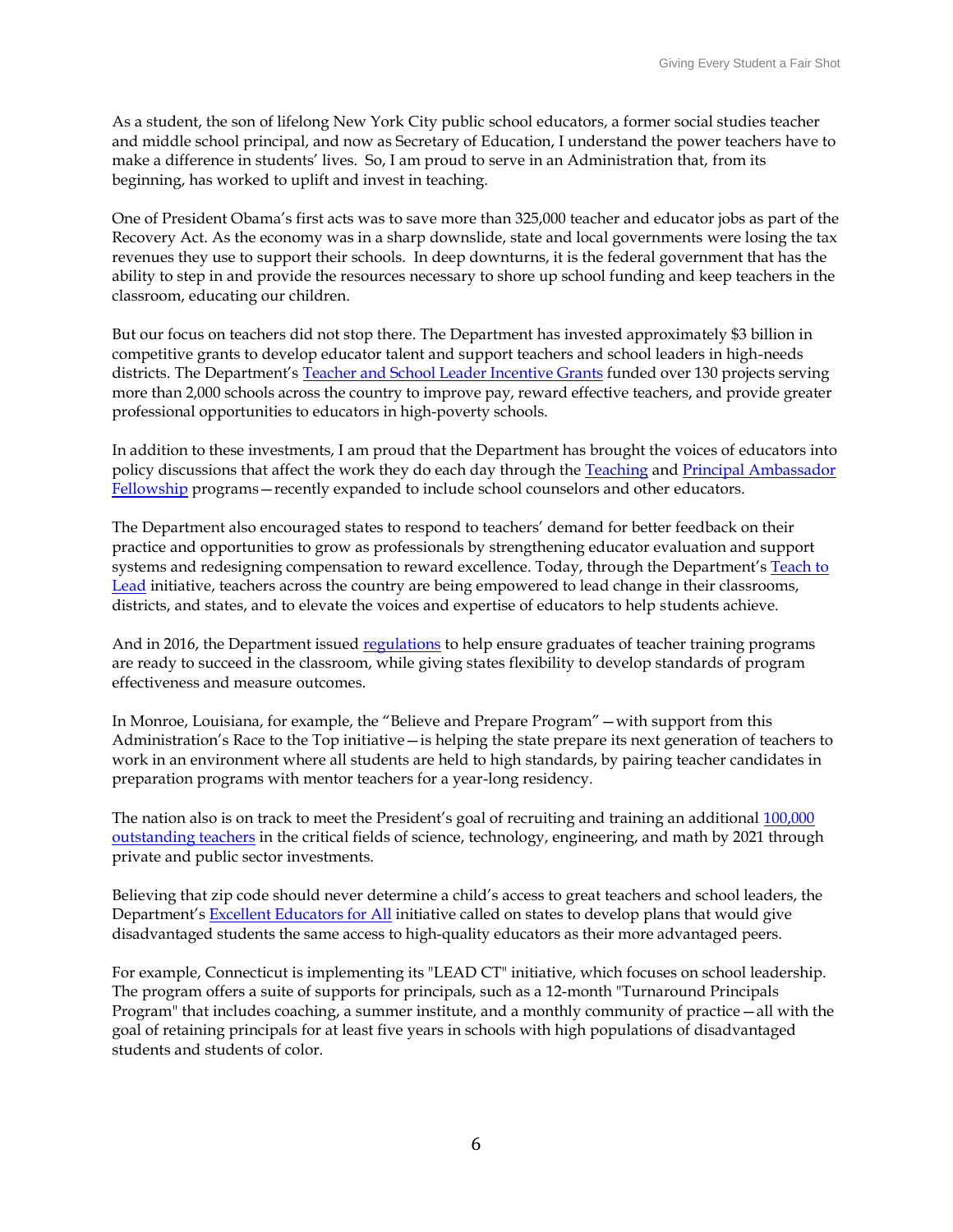#### **[Strong Student Supports and a Focus on Our Most Vulnerable](https://medium.com/giving-every-child-a-fair-shot/expanding-equity-and-opportunity-through-strong-student-supports-6c7bf21f4512#.ooyio6tmy)**

From the start, the Obama Administration recognized that in addition to strong instruction, supporting students' success also requires attention to the other needs that affect students' learning, including poverty, health challenges, difficult family circumstances, violence, and institutional barriers to success that may stand in their way.

That is why the Department launched [Promise Neighborhoods](http://www2.ed.gov/programs/promiseneighborhoods/index.html) to help 50 of the nation's most disadvantaged and underserved communities create partnerships among more than 700 schools and local public and private organizations to better meet the needs of children, youth, and families for healthcare, after-school programs, counseling, mentoring, and other services.

For example, the Indianola Promise Community (IPC) in the Mississippi Delta, supported by a grant from the Department's Promise Neighborhoods program, is investing in comprehensive, cradle-to-career approaches to ensuring children have strong systems of support in their neighborhood, including quality early learning, parent counseling, and community mentors for youth, with great schools at the center. These efforts have made a powerful difference in the readiness of IPC's young children for kindergarten.

The importance of partnerships also is reflected in the Administration's [My Brother's Keeper \(MBK\)](https://www.whitehouse.gov/my-brothers-keeper)  [initiative,](https://www.whitehouse.gov/my-brothers-keeper) which aims to address persistent opportunity gaps faced by boys and young men of color and ensure that all young people can reach their potential. Nearly 250 communities in all 50 states, the District of Columbia, and Puerto Rico have accepted the MBK Community Challenge and are developing their own action plans to expand opportunity and improve life outcomes for every young person. Through MBK, the Administration furthered efforts to combat *chronic absenteeism* in schools and match vulnerable young people with **mentors** to improve their chances of success.

The Department also worked to make classrooms safe and supportive environments for all students by addressing **bullying** and working with states and districts across the country to ensure that children and youth—regardless of their race, ethnicity, sexual orientation, and gender identity—can succeed and thrive at school. Additionally, the Department launched a [national conversation](http://www2.ed.gov/policy/gen/guid/school-discipline/index.html) on reducing the use of exclusionary discipline practices, which, too often, push students out of classrooms rather than provide them with the supports to improve behavior and achievement.

Through [School Climate Transformation Grants,](http://www2.ed.gov/programs/schoolclimatelea/index.html?exp=0) the Department provided assistance to states and districts to implement evidence-based frameworks for improving the behavioral and learning outcomes of all students. And, in 2014, the Departments of Education and Justice released a first-of-its-kind set of [tools and resources](http://www.ed.gov/news/press-releases/us-departments-education-and-justice-release-school-discipline-guidance-package-) to help schools improve discipline practices while ensuring students' civil rights are protected. This work was part of an Administration-wide effort to dismantle the school-to-prison pipeline; and in line with this aim, the Department took steps to [strengthen correctional education](http://www2.ed.gov/policy/gen/guid/correctional-education/index.html?utm_source=Youth.gov&utm_medium=Announcements&utm_campaign=Reports-and-Resources) and [expand opportunity for those who are involved in the justice system.](http://www.ed.gov/beyondthebox)

And, recognizing that diversity benefits all students, the Department furthered a conversation about diversity throughout the country, while making diversity a priority for funding in many of its programs.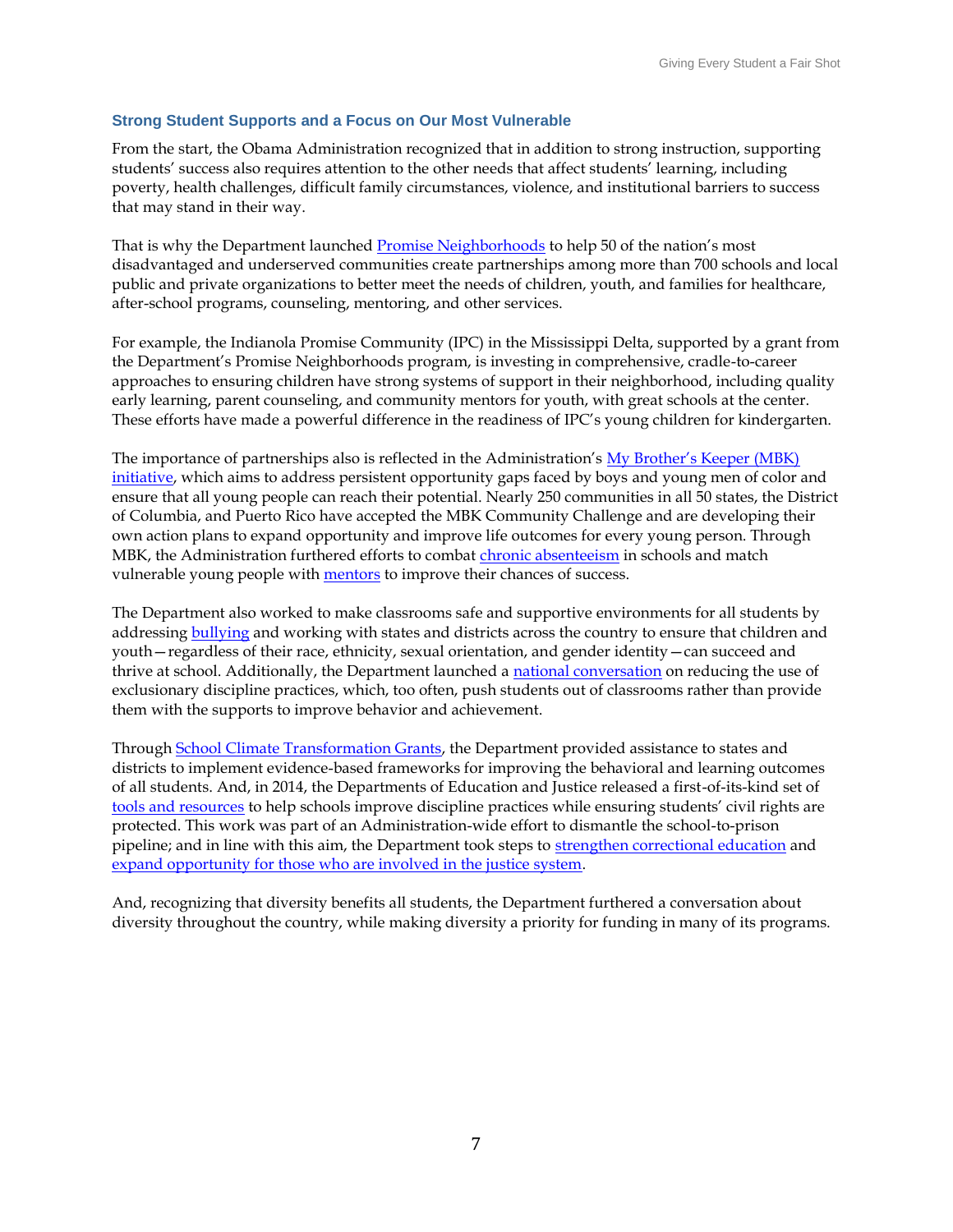#### **[The Protection of Students' Civil Rights](https://medium.com/giving-every-child-a-fair-shot/protecting-all-students-civil-rights-14b3cf484988#.g5rznm6x4)**

One of the Obama Administration's highest priorities has been to safeguard the access of all students to a world-class education. Since 2009, the Department's Office for Civil Rights (OCR) has enforced America's civil rights laws across our nation's educational institutions to uphold justice for countless students and families, by conducting a record number of investigations, responding to more than 75,000 civil rights complaints, and entering into more than 5,000 resolution agreements with schools and education programs, from preschool through college. These numbers demonstrate greater awareness in the field about students' civil rights in education, as well as OCR's mission and work to enforce them and protect students.

OCR's policy guidance, investigations, and other resources are being used to support students' equal access to educational resources, prevent discrimination and safeguard the rights of all students, protect students' safety, eliminate bullying, make schools and instruction accessible and meaningful for students of all abilities and backgrounds, and prevent and respond to sexual violence in schools and on college campuses.

OCR also issued a richer, more robust, and easily accessible [Civil Rights Data Collection \(CRDC\)](http://ocrdata.ed.gov/) than ever to highlight opportunity gaps. Through the Administration's efforts to improve the usefulness and transparency of data, information from the CRDC also was transformed, for the first time, into online story maps that paint an understandable, graphical picture of ou[r challenges in education.](http://www2.ed.gov/datastory/chronicabsenteeism.html)

#### **[College Access, Affordability, and Completion](https://medium.com/giving-every-child-a-fair-shot/increasing-college-access-affordability-and-completion-f50cadd5037#.dbbku8x4g)**

The Obama Administration has remained steadfast in its commitment to an agenda that will provide every student with the opportunity to earn an affordable, high-quality degree or credential that offers a clear path to economic security and success. Early in his Administration, President Obama established a goal to lead the world with the highest proportion of college graduates by the end of this decade.

The Department ended student loan subsidies for private banks and shifted more than \$60 billion in savings back to students and taxpayers. That change allowed us to increase the maximum [Pell Grant](https://studentaid.ed.gov/sa/types/grants-scholarships/pell) award by over \$1,000 while tying it to inflation for the first time ever. It also has given us the ability to improve service to borrowers and to better protect students and the federal investment. These efforts to strengthen Pell Grants alone [cut the cost of college](https://www.whitehouse.gov/sites/default/files/docs/150507_final_-_state-by-state_progress_report_on_college_affordability.pdf) by about \$3,700, on average, for more than 8 million students in 2015. These efforts also have helped 2 million more students afford college annually than when the President took office. New analysis by the President's Council of Economic Advisors suggests that these investments led to an additional \$20 billion in aggregate earnings by 2014-2015, a nearly 2:1 return on the investment.

In addition, the President's [American Opportunity Tax Credit](http://www.irs.gov/uac/American-Opportunity-Tax-Credit) provides up to \$10,000 for four years of college tuition, and will cut taxes by over \$1,800, on average, for nearly 10 million families in 2016 alone.

The Department took major steps to help students and families obtain financial aid for college by making it easier and faster to fill out the [Free Application for Federal Student Aid \(FAFSA\),](https://fafsa.ed.gov/) and by enabling people to apply for aid earlier—starting in October as the college application process gets underway, rather than in January. The Department also made it possible for families to use earlier, electronically available tax information when filling out the FAFSA, allowing students and families to complete the form sooner and receive a more accurate estimation of aid. Today, students applying for college can complete the FAFSA at the same time, so they have more information about college costs as they are working through the application process. Schools can provide students with earlier information about school-based aid that they will receive and students can make better, more informed choices about where to apply and attend college.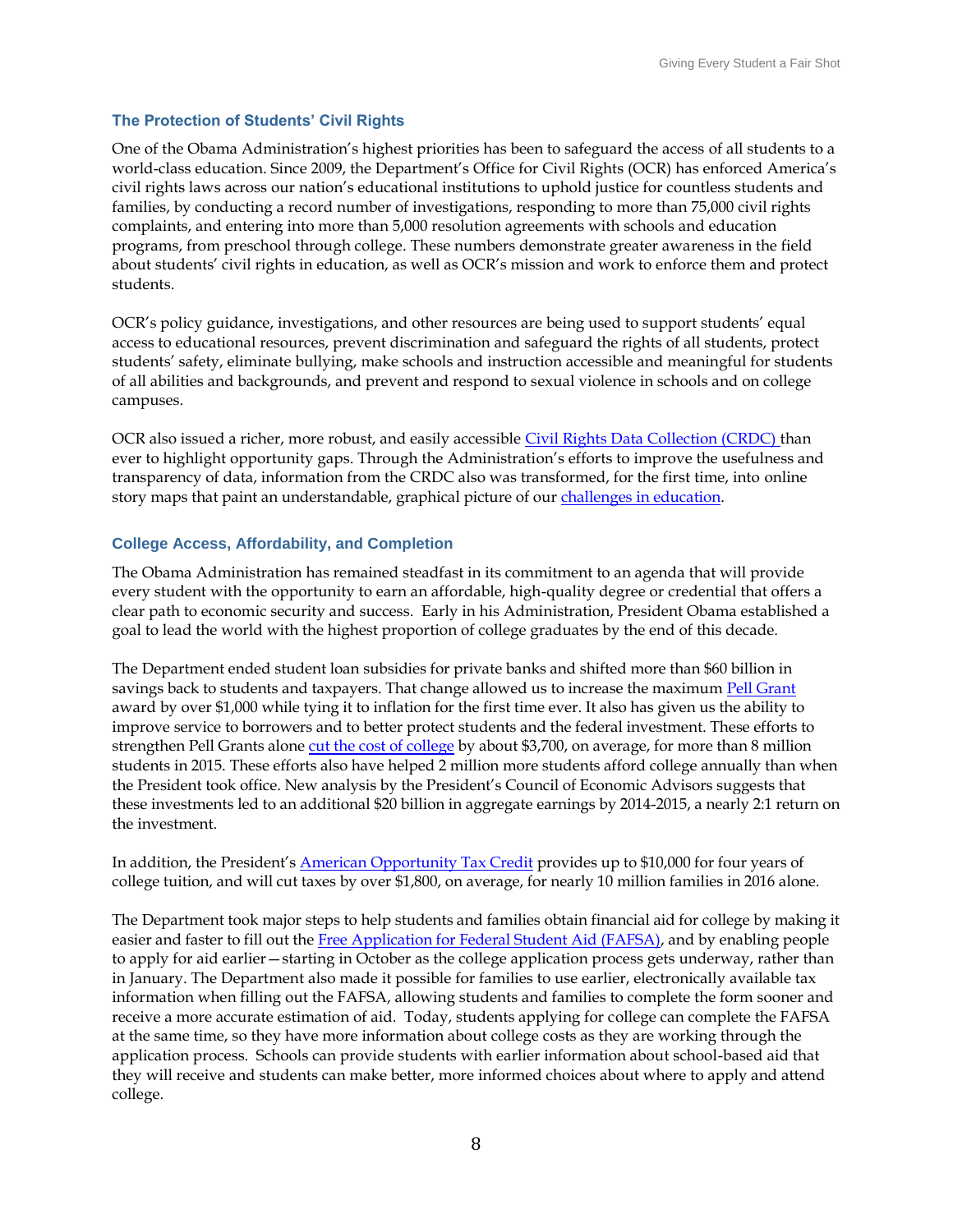The Department's [Financial Aid Shopping Sheet](http://www.ed.gov/news/press-releases/obama-administration-and-consumer-financial-protection-bureau-partner-promote-transparency-college-costs) and new [College Scorecard](https://collegescorecard.ed.gov/) are giving students and families timely, reliable information about college cost and value—including the most comprehensive, comparable national data ever published on students' employment outcomes.

In addition to [keeping student loan interest rates](https://www.whitehouse.gov/the-press-office/2013/07/23/fact-sheet-bipartisan-student-loan-deal-win-students) low, a move that could [save a typical student](https://www.whitehouse.gov/the-press-office/2016/04/26/fact-sheet-celebrating-progress-expanding-college-opportunity-every) \$1,000 over the life of his or her loans, the Department improved and expanded income-driven loan repayment options. As of June 2016, more than 5 million borrowers were enrolled in income-driven repayment plans like the President's "Pay as You Earn" plan, which caps monthly student loan payments at 10 percent of income to keep their debt manageable. Due, in part, to these programs, student loan default rates have decreased across the country in recent years, and continue to trend downward. The Department also has worked to implement a [Student Aid Bill of Rights](https://www.whitehouse.gov/the-press-office/2015/03/10/fact-sheet-student-aid-bill-rights-taking-action-ensure-strong-consumer-) and [improve loan servicing.](http://blog.ed.gov/2016/04/a-new-vision-for-serving-student-loan-borrowers/)

Making college affordable is important, but it is also critical to make sure when students put time and resources—and taxpayers put resources—into higher education, that students attend institutions that are delivering a high-quality education. Over the last eight years, the Department has taken steps to protect students and taxpayers from fraudulent or failing schools that leave students with unaffordable debts. Through landmark [Gainful Employment regulations,](http://www.ed.gov/category/keyword/Gainful-Employment) the Department is holding low-performing career colleges accountable for their results. The Department has strengthened accreditation, the quality stamp of approval that colleges need before accessing federal financial aid. And the agency is ensuring that borrowers who have been harmed by their school's misconduct can seek [debt relief,](http://www.ed.gov/news/press-releases/us-department-education-announces-final-regulations-protect-students-and-taxpayers-predatory-institutions) while protecting taxpayers by holding schools that mislead and defraud students accountable for the cost of that debt relief.

All of the Department's actions support efforts to ensure the nation once again leads the world in college attainment, underpinning America's economic growth and prosperity. And, today, more students are graduating from college than ever before—with over 27 million college degrees and credentials awarded since the President took office.

## A Roadmap to Sustain and Accelerate Progress

*"What lies ahead of all of us is…a question of courage and commitment. It's a daily fight not just to educate, but to increase social mobility, to strengthen families and communities and to create hope and opportunity for those that need it the most. I believe, deeply, that with the support of this nation's people, we will see change that benefits generations to come."*

*– Former U.S. Secretary of Education Arne Duncan, November 12, 2015*

In an America where education lives up to its promise as the great equalizer—a force that can overcome differences in background, privilege, and circumstance—opportunity is abundant.

My vision and great hope for the future is that every child is set up for success from the start with access to high-quality early learning. Public elementary and secondary schools are well-resourced, diverse, and able to use broadband and cutting-edge technology to enhance learning. Schools that need the most help get the most support, and all students have access to a world-class, well-rounded education that prepares them for success in college and beyond in a 21st century economy. The teaching profession is respected and diverse, with an effective, well-prepared, and supported teacher in every classroom.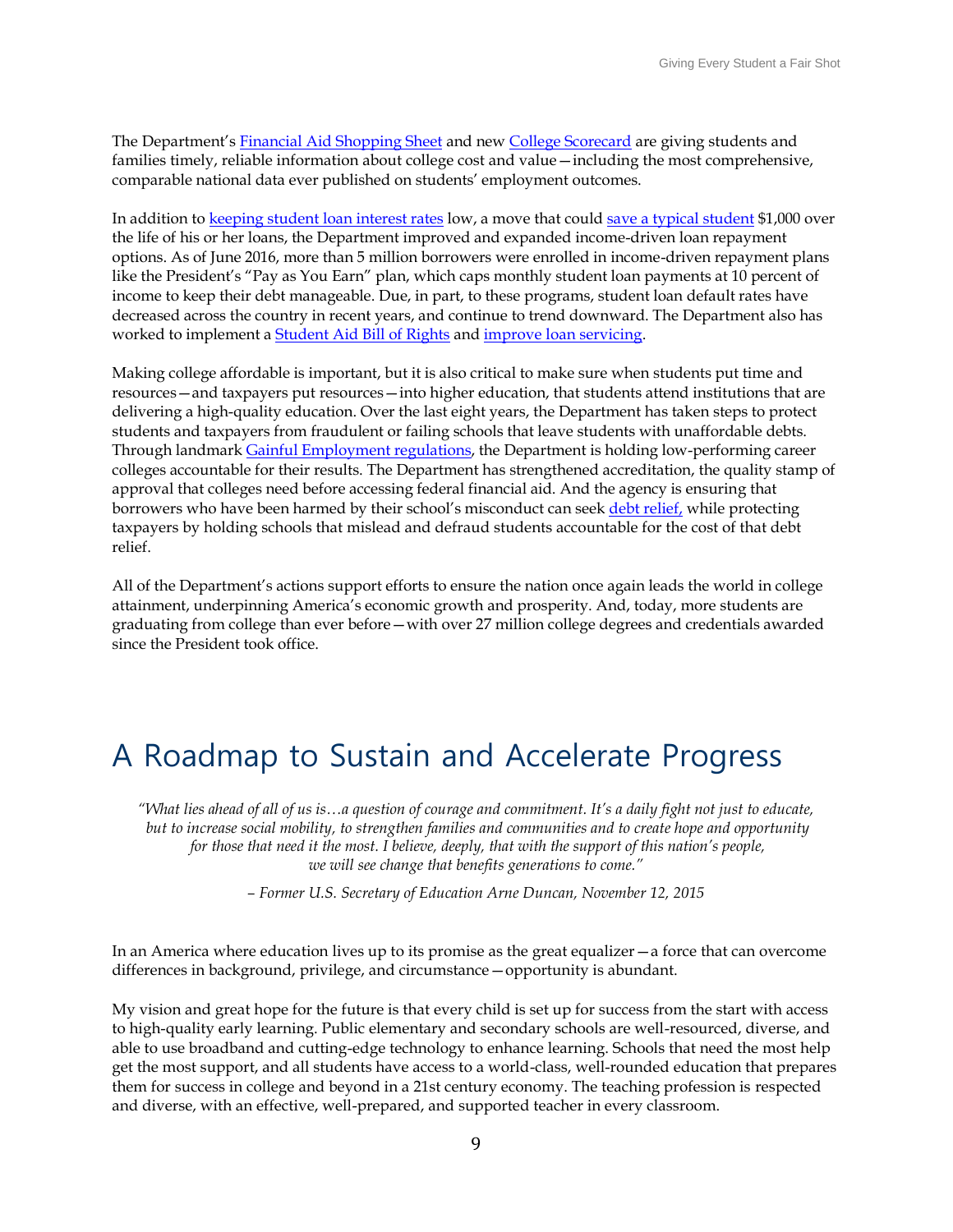High school graduation rates continue to reach record heights, and graduates have the skills and information they need to choose and succeed in the college or career training program of their choice. Two years of free community college is as universal as elementary and secondary education. College students get the support they need to graduate with a meaningful degree, and without unmanageable debt. And America is once again first in the world in college completion.

Many of the Obama Administration's key investments and initiatives are just beginning to pay off; and, while the progress has been substantial, much work remains. None of it will be easy. It will require challenging the status quo, making hard choices, and eliminating generations of inequity. But I believe as I hope you do, too—that it is work we can and must do if America is to fulfill its promise as a nation where everyone gets an equal opportunity to succeed.

#### **Giving Every Child a Shot from the Start**

Despite significant progress over the past eight years, six out of every 10 four-year-olds are still not enrolled in publicly funded preschool programs. States and districts, in collaboration with the federal government, must take additional steps to expand access to high-quality early learning so that all children enter kindergarten ready for success in school and beyond. More also must be done to ensure early learning is inclusive of students who are historically underserved and most vulnerable, including children with disabilities and dual language learners.

The nation's new education law, ESSA, provides more opportunities to support early learning by reaffirming the use of federal Title I funds for preschool-aged children, as well as including new provisions to promote coordination in early learning among local communities; align preschool with early elementary school; and build the capacity of teachers, leaders, and others to provide the highestquality early learning services to young children.

A version of the Preschool Development Grants program is authorized in ESSA. It must continue to be implemented in a way that increases quality *in addition to* access, ensuring that children are set up for success in elementary school and beyond.

This new program will reach only a small percentage of children who need quality preschool, so new investments from all levels are necessary. Congress should pass the [Strong Start for Amer](https://www.congress.gov/bill/114th-congress/senate-bill/1380)ica's Children [Act](https://www.congress.gov/bill/114th-congress/senate-bill/1380), which received bipartisan support in Congress, and take steps to realize President Obama's [Preschool for All proposal.](https://www.whitehouse.gov/the-press-office/2013/02/13/fact-sheet-president-obama-s-plan-early-education-all-americans)

#### **Realizing the Promise of ESSA**

ESSA is a bipartisan achievement that provides the statutory foundation to close stubborn opportunity and achievement gaps and to address the persistent inequities in the nation's education system. The successful implementation of ESSA is critical to the advancement of the nation's educational progress.

The law creates a new federal-state partnership in education, and calls upon educators at all levels to work to provide a rigorous, well-rounded education to every child—an education that not only includes math and reading, but also subjects such as social studies and civics, world languages, biology, music, the arts, and computer science.

ESSA enables states to rethink their accountability systems and their intervention strategies in schools that underperform. Through ESSA, states will go beyond graduation rates and test scores to evaluate school effectiveness by adding their own indicators of quality and progress, such as chronic absenteeism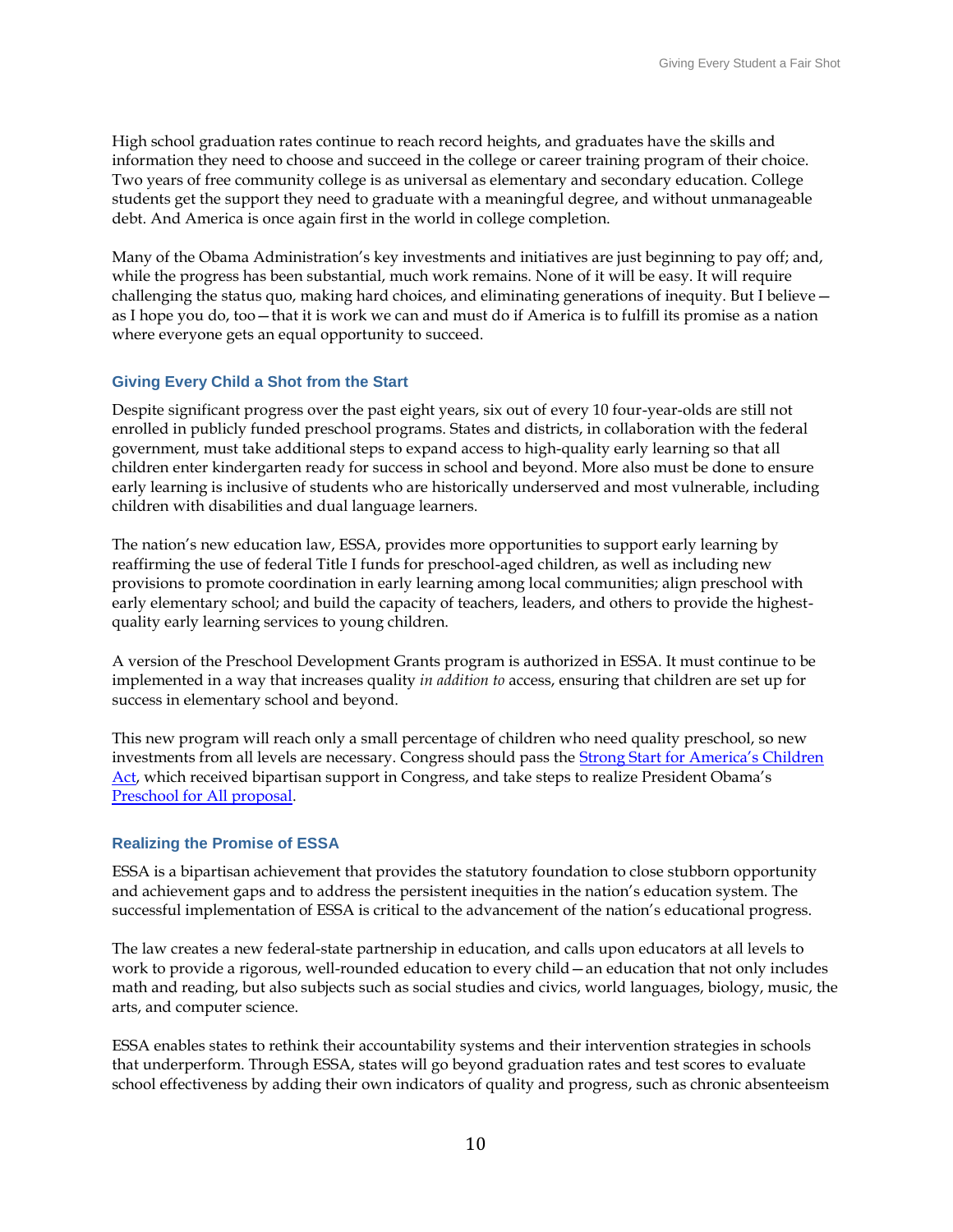or access to and success in advanced coursework. In implementing ESSA, it is critical that states use their flexibility to raise the bar for all students, not to lower it.

The legislation also includes protections and resources for underserved students, and states will be required to take actions to improve schools where students or groups of students are struggling and in high schools that have low graduation rates year after year. States and districts must work closely with educators, parents, community and civil rights leaders, and others to ensure these actions are evidencebased, impactful, and appropriate to each community's unique circumstances.

Included in ESSA is the Promise Neighborhoods initiative, a key Administration program that mobilizes community resources in support of students in our highest-needs areas. These supports must be targeted in the right ways, which is why states and communities must identify their needs and gather evidence of what works to drive the interventions they choose to use. The Department will evaluate the effectiveness of programs and widely share results. But, for this initiative to realize its potential and meet the demand for this type of work, more resources are needed.

I believe giving educators and schools the resources they need to do their jobs well is critical. And while money is never the only answer, it is important that the nation's highest-needs schools and communities receive the funding necessary to accelerate achievement and close opportunity gaps.

#### **Supporting Educators and Elevating the Teaching Profession**

As a former teacher and school principal, I am thrilled that ESSA includes a focus on teacher quality and ensuring educators can access the professional supports necessary to do their best work with students.

Now and into the future, states and districts can take advantage of [resources provided by the law](http://www.ed.gov/news/press-releases/fact-sheet-education-department-encourages-support-educators-and-teaching-profession-through-title-ii-part) to support teachers in important ways, such as expanding communities of practice for teachers to hone their craft and develop key skills or establishing career ladders that parallel systems in other high-performing nations. Ultimately, states and districts will decide the use of these funds, which also could strengthen teacher preparation by offering more hands-on teacher training, further strategies for increasing the diversity of the workforce, or provide cultural competency training. It is critical that states and districts consider the best uses of funds and invest in new strategies, rather than simply sticking with "business as usual."

As a nation, we also must build o[n efforts](http://www.ed.gov/news/press-releases/education-department-releases-final-teacher-preparation-regulations?utm_name=) to ensure new teachers enter classrooms with the preparation and support to succeed and teacher training programs continuously improve while meeting the need for great educators in every community and every school. The Department will continue its work with states to make sure all students hav[e equitable access to excellent educators.](http://www2.ed.gov/programs/titleiparta/resources.html)

#### **Making Science, Technology, Engineering, and Math a National Priority**

Part of preparing students for success in the 21st century entails preparing them to graduate from high school ready for college and careers and giving them access to quality learning in science, technology, [engineering, and math \(STEM\).](https://medium.com/giving-every-child-a-fair-shot/making-science-technology-engineering-and-math-education-a-national-priority-6531ef9adbdf#.zfcfl9bj9)

Over the last eight years, the Obama Administration's efforts have resulted in unprecedented levels of public-private collaboration in support of next-generation STEM education, including policies and budgets focused on maximizing federal investment in hands-on, rigorous STEM learning and innovative efforts to inspire and recognize young inventors, discoverers, and makers. That *includes*: substantial progress to meet the President's goal of training 100,000 excellent STEM teachers in a decade; more engineers graduating from U.S. universities than ever before; more than \$1 billion of philanthropic investments in response to the President's call to action; and the start of traditions such as the White House Science Fair to encourage a new generation of students.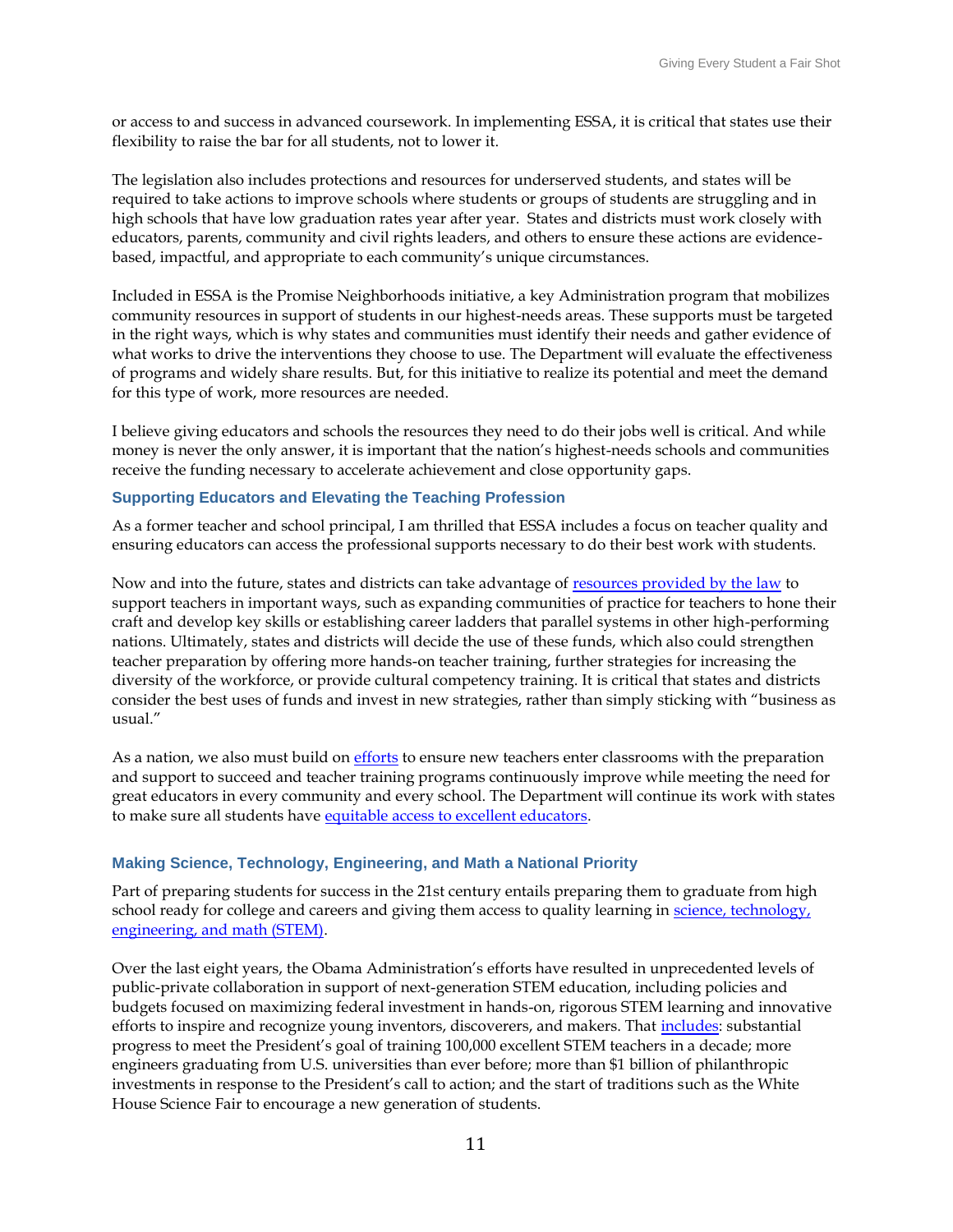In addition, starting with the President's State of the Union, 2016 has been a year of action for expanding access to computer science (CS) in elementary and secondary education. This year alone, 14 states have taken action to expand CS education; a new CS Advanced Placement course has launched and is already in 2,000 classrooms; and more than 500 organizations have made commitments to expand CS learning.

An important next step to build on that grassroots momentum and truly make STEM a national priority would be for Congress to realize the President's [Computer Science for All](https://www.whitehouse.gov/blog/2016/01/30/computer-science-all) proposal, a \$4 billion effort that would give all students the chance to learn CS in school.

#### **Preparing America's Students for a Diverse World**

Attending diverse schools - those where children [learn next to peers](http://www.ed.gov/news/speeches/stronger-together-need-diversity-americas-schools) who hail from various backgrounds and speak different languages and are taught by [diverse educators](http://www.ed.gov/news/press-releases/report-state-racial-diversity-educator-workforce)—is essential for helping our students get ready for the world they will encounter outside of school and, increasingly, throughout their lives. The benefits of diversity in education are great. It boosts empathy and reduces bias. Diversity exposes students to perspectives and ideas that expand their views and prepares all students for success in today's world and workforce.

Yet, we have significant evidence showing there are too many communities and schools across the country where racial and socioeconomic isolation is greater today than it was decades ago. Some places are taking on this issue, but the nation needs broader and more concerted efforts to develop diverse schools.

Increasing diversity in classrooms and schools will require deliberate decisions by policymakers at every level. It will require state and local leaders to institute policies that acknowledge how education, housing, and transportation must work together in support of strong, socioeconomically diverse communities. Parents, families, and students themselves also can advocate for the schools that they know will enable young people to thrive.

Congress can help, too, by enacting [legislation](http://www.ed.gov/news/press-releases/murphy-fudge-introduce-stronger-together-school-diversity-act-2016) based on the Obama Administration's proposed Stronger [Together initiative](http://www.ed.gov/news/press-releases/president-obamas-2017-budget-seeks-expand-educational-opportunity-all-students) to accelerate voluntary, local diversity initiatives.

#### **Leading the World in College Attainment**

We must continue to build on the efforts of the Obama Administration to ensure all Americans have the opportunity to gain the knowledge and skills needed to grow our economy and strengthen our democracy.

President Obama's **America's College Promise (ACP)** proposal, which would make access to two years of community college as universal as access to high school, is an important step toward ensuring that every American can build the knowledge and skills necessary to succeed in our growing economy. Taken together, America's Promise Grants; dual enrollment experimental sites; and at least 38 independently funded, free community college programs bring the number of new programs to over 100 since President Obama announced ACP in his 2015 State of the Union address. These new programs are raising over \$280 million to serve more than 210,000 students. As communities work to expand college opportunity, Congress should support their progress by passing the **[America's College Promise Act](http://democrats-edworkforce.house.gov/media/press-releases/scott-baldwin-introduce-bill-to-make-higher-education-more-accessible-and-affordable)**, which has been introduced both in the Senate and House of Representatives.

And Congress should enact evidence-based reforms leading to successful outcomes for students from all backgrounds and provide supports and incentives for students' on-time and accelerated degree attainment, through initiatives such as the [On-Track Pell bonus](http://www.ed.gov/news/press-releases/fact-sheet-helping-more-americans-complete-college-new-proposals-success) and allowing students to use Pell Grants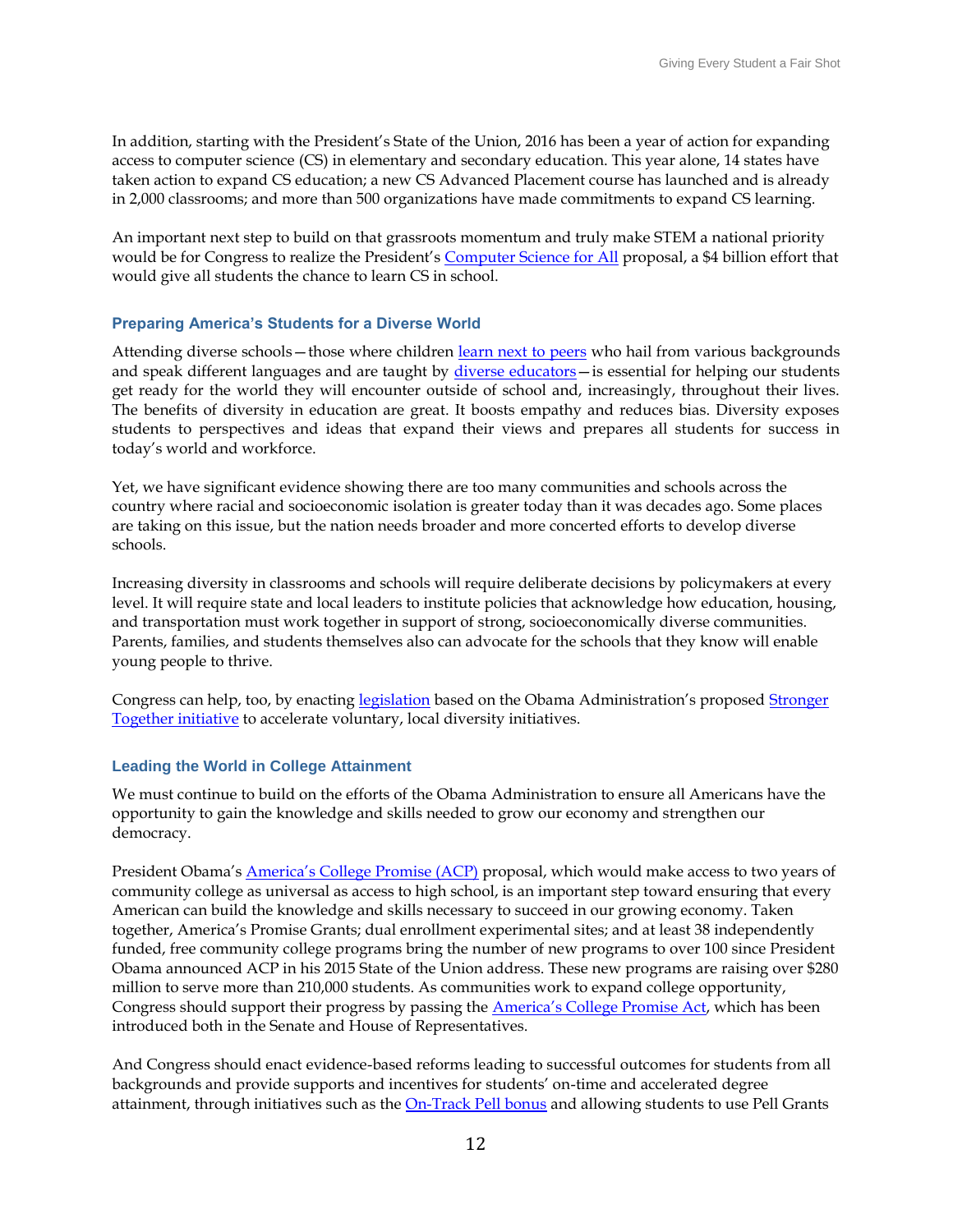to attend college year-round to accelerate their progress toward completion. Congress also should protect students and taxpayers by ensuring institutions are held accountable for poor student outcomes and keep college more affordable by ensuring critical investments in student financial aid and streamlining loan repayment. Among other things, Congress should remove provisions that limit the Department's ability to oversee accreditors and close loopholes that allow for-profit institutions to rely solely on federal funds while exploiting service-members and veterans.

The Department also must continue to protect students and taxpayers from unscrupulous institutions. This means not letting poor-performing career colleges "off the hook" when they do not provide students with a quality education and leave student borrowers and taxpayers holding the bag. It means ensuring that schools are held accountable when they mislead or defraud students. And it means asking states to do their part by taking seriously the requirement that they authorize schools that operate in their jurisdiction.

The federal government cannot do this work alone, so states also must take responsibility for investing in their public higher education systems and authorizing and overseeing institutions as required by the Higher Education Act. Colleges also have more to do to support all their students to persist through graduation.

#### **Continuing to Learn from What Works**

For all students to achieve their potential, we must identify, develop, and implement the best practices, policies, and programs for our schools on an ongoing basis. This work entails building demand for evidence in education and encouraging innovation—particularly in service of our highest-needs students and to develop interventions that can be replicated, adapted, and scaled across the country. It also requires collaboration among researchers, policymakers, and practitioners, modeled by the Department's close partnership with the [Institute of Education Sciences](https://ies.ed.gov/) (IES), which supports the majority of the Department's investments in data, research, and evaluation. And it requires investments in data, technology infrastructure, and dissemination mechanisms at all levels.

Unfortunately, research and development accounts for a small fraction—just 0.2 percent—of total national expenditures in public elementary education. By comparison, other knowledge-intensive sectors of the economy invest 10 to 20 percent in these efforts. Building on the groundwork laid by i3, the Department should continue to invest in programs that have demonstrated effectiveness and the potential for sustainability and significant scale, particularly through i3's successor program in ESSA the Education Innovation and Research initiative. There are evidence requirements, in fact, throughout the law.

The federal government should replicate these efforts in higher education as well, investing in programs that scale up innovative and evidence-based practices to improve college completion rates, particularly for historically underrepresented students.

We know too many great practices and programs are confined to an individual school, college, or even a single classroom. The nation needs more researchers to study education interventions and share findings in ways that schools, districts, and states can use. The nation needs educators to collaborate and broadly share what they find to be the most successful strategies in reaching all students. And the nation needs states to devote time and resources to building and using evidence to improve education. We must continue to learn. We must always continue to ask, "How do we get better as a country?"